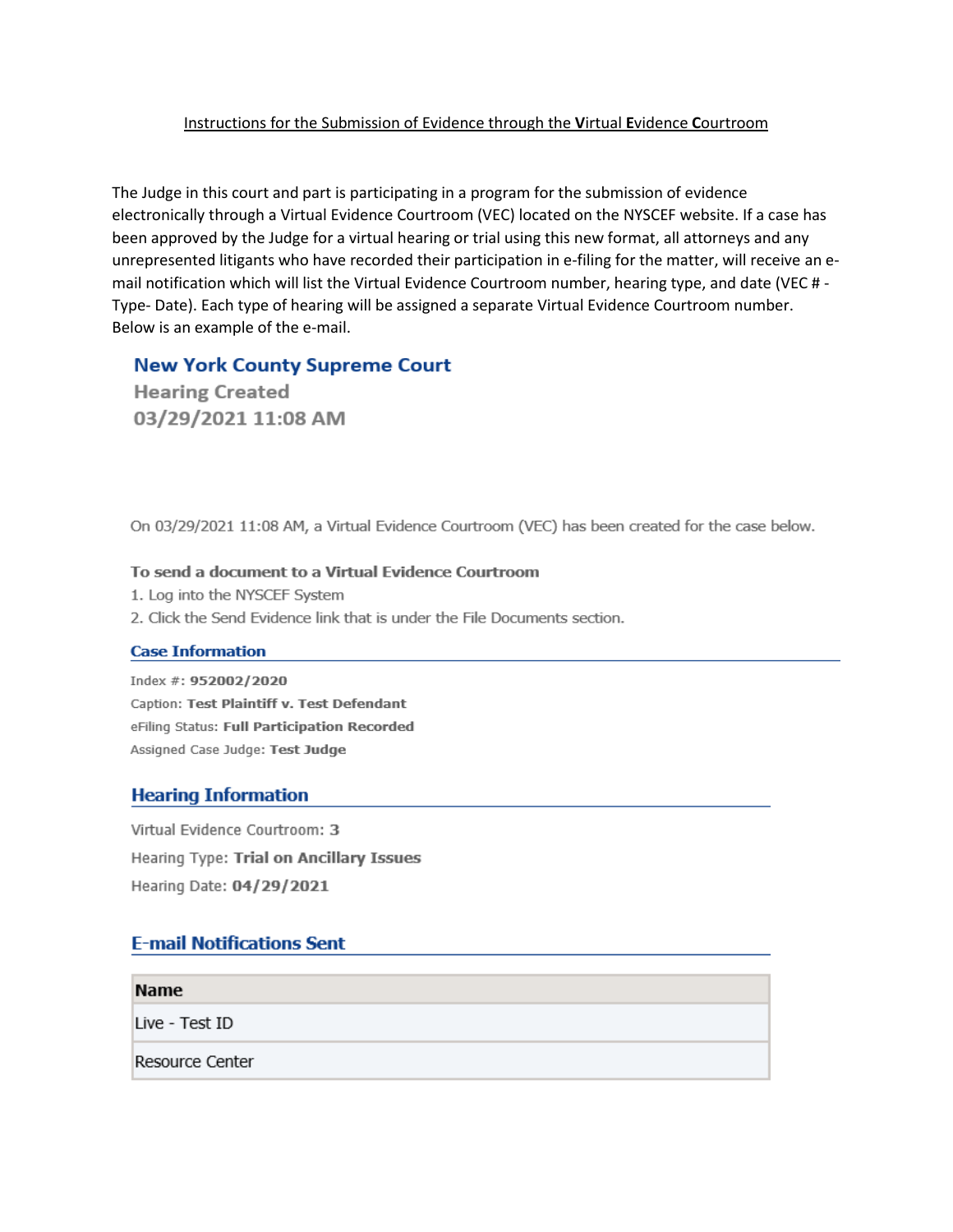Once you receive the e-mail notification you will be able to submit your evidence documents. To begin, log into your account in NYSCEF. On the welcome page select the "Send Evidence" link located under the *File Documents* column. (see below screenshot)



After clicking the Send Evidence link, you will be prompted to enter the index number of your case and to select the court.

|                                      | <b>Send Evidence: Case Information</b>                                                                                                            | Help |
|--------------------------------------|---------------------------------------------------------------------------------------------------------------------------------------------------|------|
| <b>Limited Availability</b>          | This option is only available in limited cases where the court directs.                                                                           |      |
|                                      |                                                                                                                                                   |      |
|                                      |                                                                                                                                                   |      |
|                                      | Enter the Index Number and Court of the case you want to send your evidence to.<br>NOTE: Only available in limited cases where the court directs. |      |
|                                      |                                                                                                                                                   |      |
| <b>Index Number *</b><br>952002/2020 |                                                                                                                                                   |      |
| Court <sup>*</sup>                   |                                                                                                                                                   |      |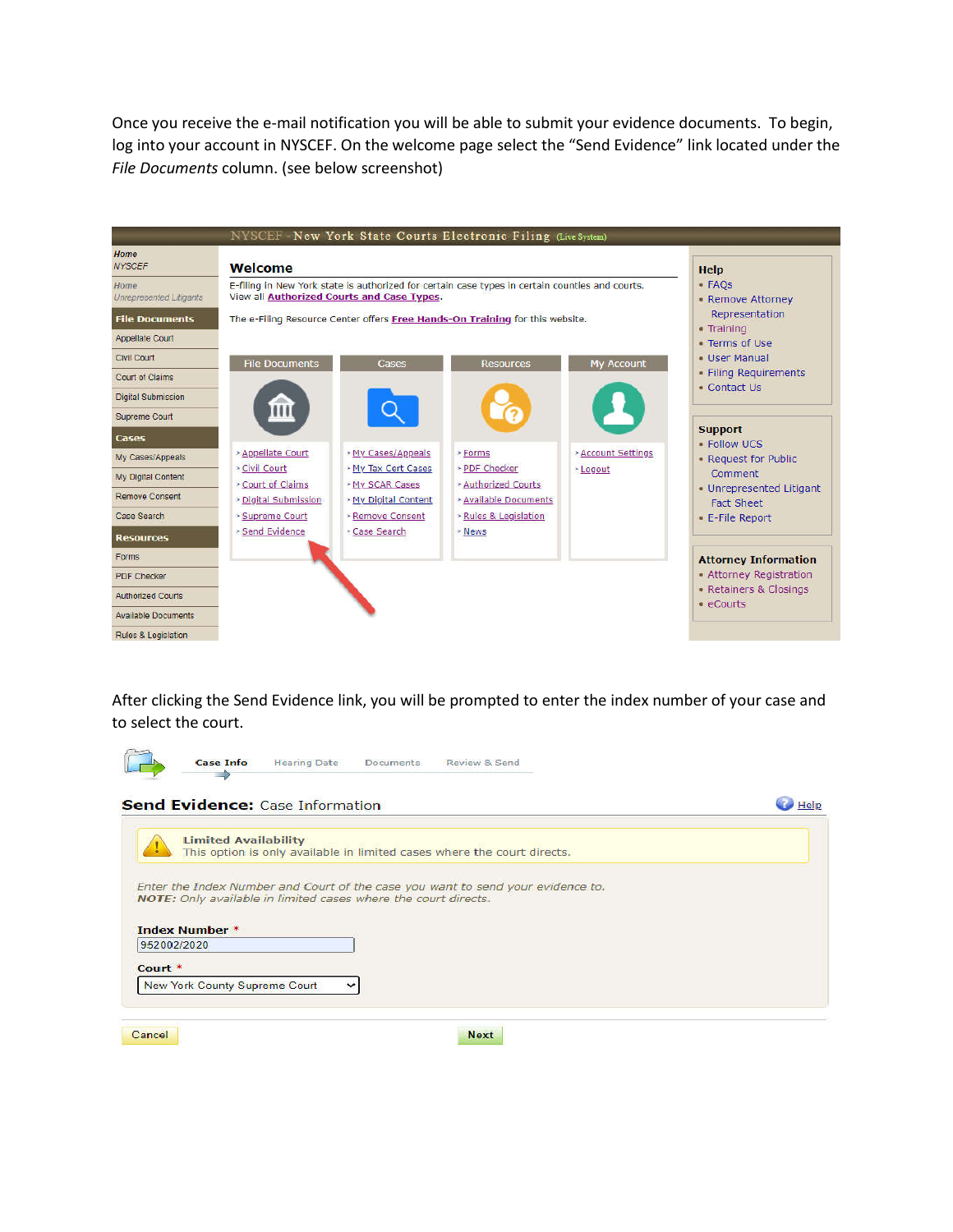Once the system confirms that a hearing in the case and court has been scheduled, a list of all scheduled hearings will be displayed. Be sure to select the correct Virtual Evidence Courtroom - (VEC #) – which will also display the Hearing type and date. Then click next.

Please make sure you are in the right courtroom. The courtroom number indicates the type of hearing or trial. If the hearing or trial continues to another day then it is still the same Virtual Evidence Courtroom number.

If a different type of hearing is held in the same case then that hearing or trial could be in a different courtroom number. For example, an evidentiary hearing on a pendente lite application would be in one Virtual Evidence Courtroom, while the actual trial a few months later would be in a different Virtual Evidence Courtroom.

| <b>Send Evidence: Select Hearing Date</b>                                                                                                                                                                                                                                                                                                              |
|--------------------------------------------------------------------------------------------------------------------------------------------------------------------------------------------------------------------------------------------------------------------------------------------------------------------------------------------------------|
|                                                                                                                                                                                                                                                                                                                                                        |
|                                                                                                                                                                                                                                                                                                                                                        |
| Select the hearing date that you would like to send evidence into. If you do not see the hearing date you are looking<br>for, please contact the Part Clerk or Chambers of the Judge that this matter is assigned to. Use the Find Court page<br>for court specific contact information, or contact the NYSCEF Resource Center for further assistance. |
|                                                                                                                                                                                                                                                                                                                                                        |
|                                                                                                                                                                                                                                                                                                                                                        |
|                                                                                                                                                                                                                                                                                                                                                        |

Once you select the correct Virtual Evidence Courtroom you will be brought to the document upload page where you will be able to select the appropriate upload from a list of available documents.

Available documents are listed below.

**AFC Bulk Exhibit(s) On Consent AFC Court Exhibit (Proposed) AFC Exhibit for Identification AFC Exhibit for Judicial Notice (Proposed) AFC In Camera Inspection (Court Permission Required) \***

**AFC Initial Fact Sheet**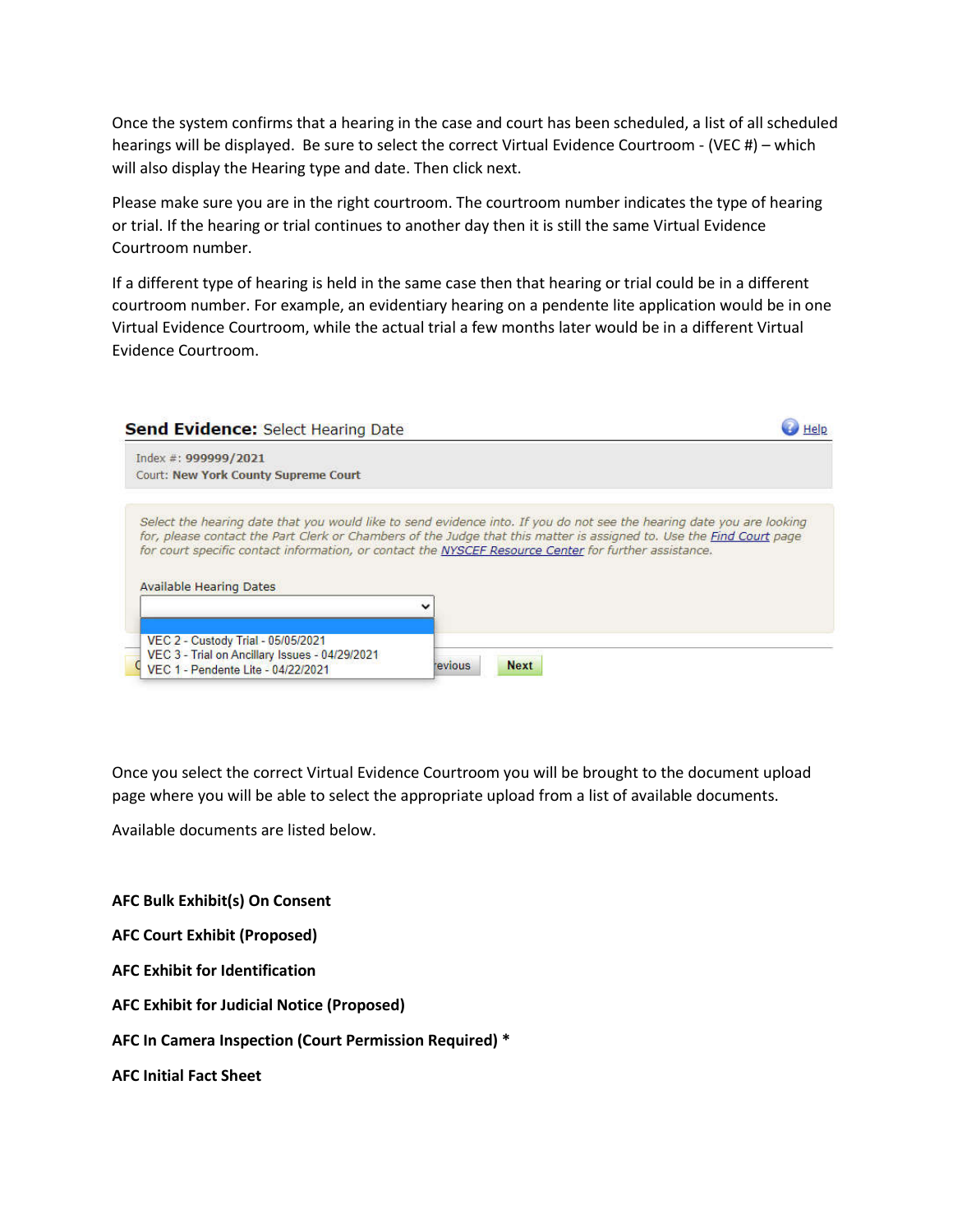**AFC Proposed Exhibit List AFC Proposed Witness List AFC Trial Memorandum Contested Issues Plaintiff/Defendant Court Exhibit (Proposed) Defendant's Bulk Exhibit(s) On Consent Defendant's Court Exhibit (Proposed) Defendant's Exhibit for Identification Defendant's Exhibit for Judicial Notice (Proposed) Defendant's In Camera Inspection (Court Permission Required) \* Defendant's Initial Fact Sheet Defendant's Proposed Exhibit List Defendant's Proposed Witness List Defendant's Trial Memorandum Findings of Fact/Conclusion of Law (Proposed) Joint Exhibit for Identification Plaintiff's Bulk Exhibit(s) On Consent Plaintiff's Court Exhibit (Proposed) Plaintiff's Exhibit for Identification Plaintiff's Exhibit for Judicial Notice (Proposed) Plaintiff's In Camera Inspection (Court Permission Required) \* Plaintiff's Initial Fact Sheet Plaintiff's Proposed Exhibit List Plaintiff's Proposed Witness List Plaintiff's Trial Memorandum Proposed Signed Stipulation of Settlement (Full or Partial)**

### **Stipulation of Facts Not In Dispute**

*\*These court authorized documents will only be viewable by the submitter and the court pending review and determination by the court.*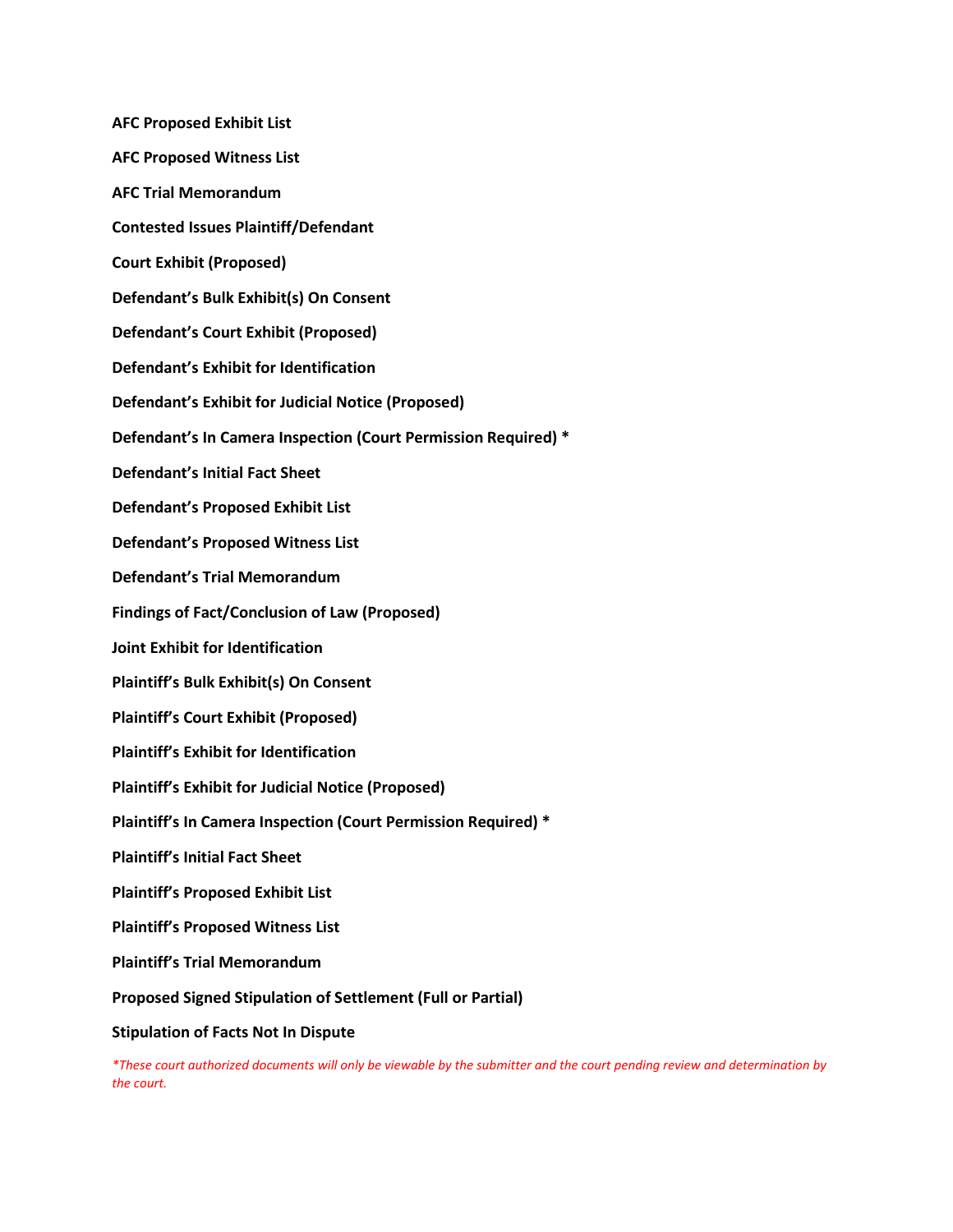Though there are documents on the list that apply to all parties, most documents are specific to your role in the case. If selecting one of those documents be sure to select the corresponding document type related to your role. For example, if you are the Plaintiff submitting a proposed exhibit for identification, choose the document type " *Plaintiff's Exhibit for Identification*". If selecting any proposed exhibit document type you will also be required to input an exhibit number or letter as well as additional document information describing the exhibit.

| <b>Send Evidence: Add Document</b>                                                                                                                                |                                | Help |
|-------------------------------------------------------------------------------------------------------------------------------------------------------------------|--------------------------------|------|
| Index #: 999999/2021                                                                                                                                              |                                |      |
| Court: New York County Supreme Court                                                                                                                              |                                |      |
| <b>Hearing Date: 5/5/2021</b>                                                                                                                                     |                                |      |
| <b>Hearing Type: Custody Trial</b>                                                                                                                                |                                |      |
| Virtual Evidence Courtroom: 2                                                                                                                                     |                                |      |
| <b>IMPORTANT:</b> NYSCEF will not accept certain PDF documents. Check your PDF documents now.<br>PDF.<br>For more information, view NYSCEF Document Requirements. |                                |      |
| <b>Document 1</b>                                                                                                                                                 |                                |      |
| Add a document to send as evidence for this case, * Required fields.                                                                                              |                                |      |
| Document Type *                                                                                                                                                   |                                |      |
|                                                                                                                                                                   |                                | v    |
| <b>Additional Document Information</b>                                                                                                                            | Exhibit Number/Letter          |      |
|                                                                                                                                                                   |                                |      |
| Attach PDF (Max size 100 MB) *                                                                                                                                    |                                |      |
| Choose File   No file chosen                                                                                                                                      |                                |      |
|                                                                                                                                                                   |                                |      |
|                                                                                                                                                                   |                                |      |
| <b>Add Another Document</b>                                                                                                                                       |                                |      |
|                                                                                                                                                                   |                                |      |
|                                                                                                                                                                   |                                |      |
| Cancel                                                                                                                                                            | <b>Previous</b><br><b>Next</b> |      |

Click on "Choose file" or "Browse" to select the document you wish to attach. Note at this time you may only submit documents in PDF/a format.

After you have completed all fields for the first document you can click on "Add another document" to continue adding and uploading additional evidence documents. Once you have uploaded all your evidence documents click Next.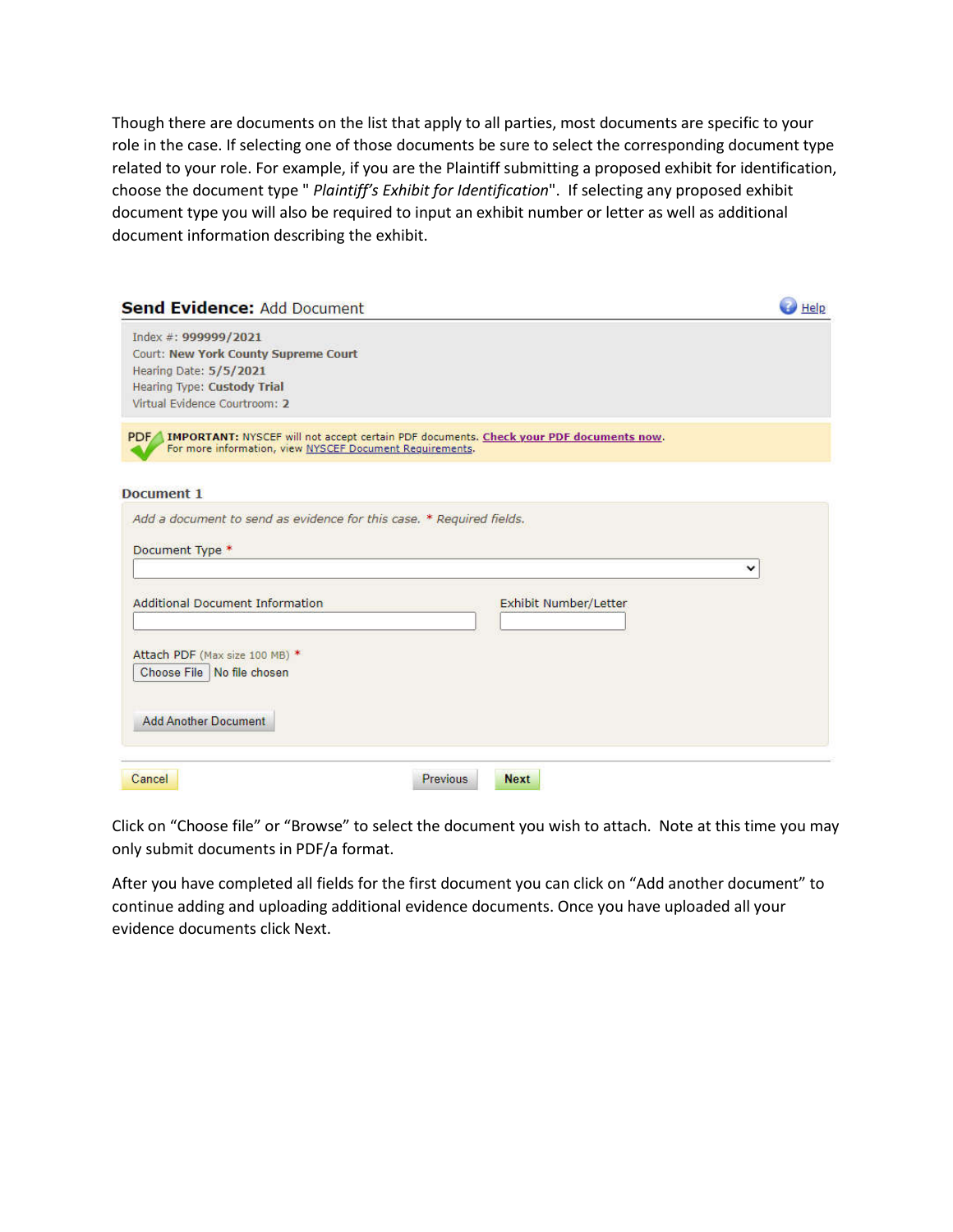| Index #: 999999/2021                                                                                                                                       |                              |                  |
|------------------------------------------------------------------------------------------------------------------------------------------------------------|------------------------------|------------------|
| Court: New York County Supreme Court                                                                                                                       |                              |                  |
| <b>Hearing Date: 5/5/2021</b>                                                                                                                              |                              |                  |
| <b>Hearing Type: Custody Trial</b>                                                                                                                         |                              |                  |
| Virtual Evidence Courtroom: 2                                                                                                                              |                              |                  |
| IMPORTANT: NYSCEF will not accept certain PDF documents. Check your PDF documents now.<br>PDF/<br>For more information, view NYSCEF Document Requirements. |                              |                  |
| <b>Documents Ready to Send</b>                                                                                                                             |                              |                  |
| <b>Document</b>                                                                                                                                            |                              | Action           |
| PLAINTIFF'S EXHIBIT FOR IDENTIFICATION (Exhibit # 1)                                                                                                       |                              | Edit  <br>Remove |
| Plaintiff's Exhibit 1                                                                                                                                      |                              |                  |
|                                                                                                                                                            |                              |                  |
| <b>Document 2</b>                                                                                                                                          |                              |                  |
| Add a document to send as evidence for this case. * Required fields.                                                                                       |                              |                  |
|                                                                                                                                                            |                              |                  |
| Document Type *                                                                                                                                            |                              | $\checkmark$     |
|                                                                                                                                                            |                              |                  |
| <b>Additional Document Information</b>                                                                                                                     | <b>Exhibit Number/Letter</b> |                  |
|                                                                                                                                                            |                              |                  |
|                                                                                                                                                            |                              |                  |
| Attach PDF (Max size 100 MB) *                                                                                                                             |                              |                  |
| Choose File   No file chosen                                                                                                                               |                              |                  |
|                                                                                                                                                            |                              |                  |
|                                                                                                                                                            |                              |                  |
| <b>Add Another Document</b>                                                                                                                                |                              |                  |

On the final review and send documents screen you will view the case details along with a link to edit case information and edit hearing information.

A complete list of all documents uploaded into evidence will be displayed. Review and edit as needed. Next, review and check the filing acknowledgment box and click send documents to submit your evidence. An email confirmation will be forwarded to you, the court, and all other participating parties in the matter.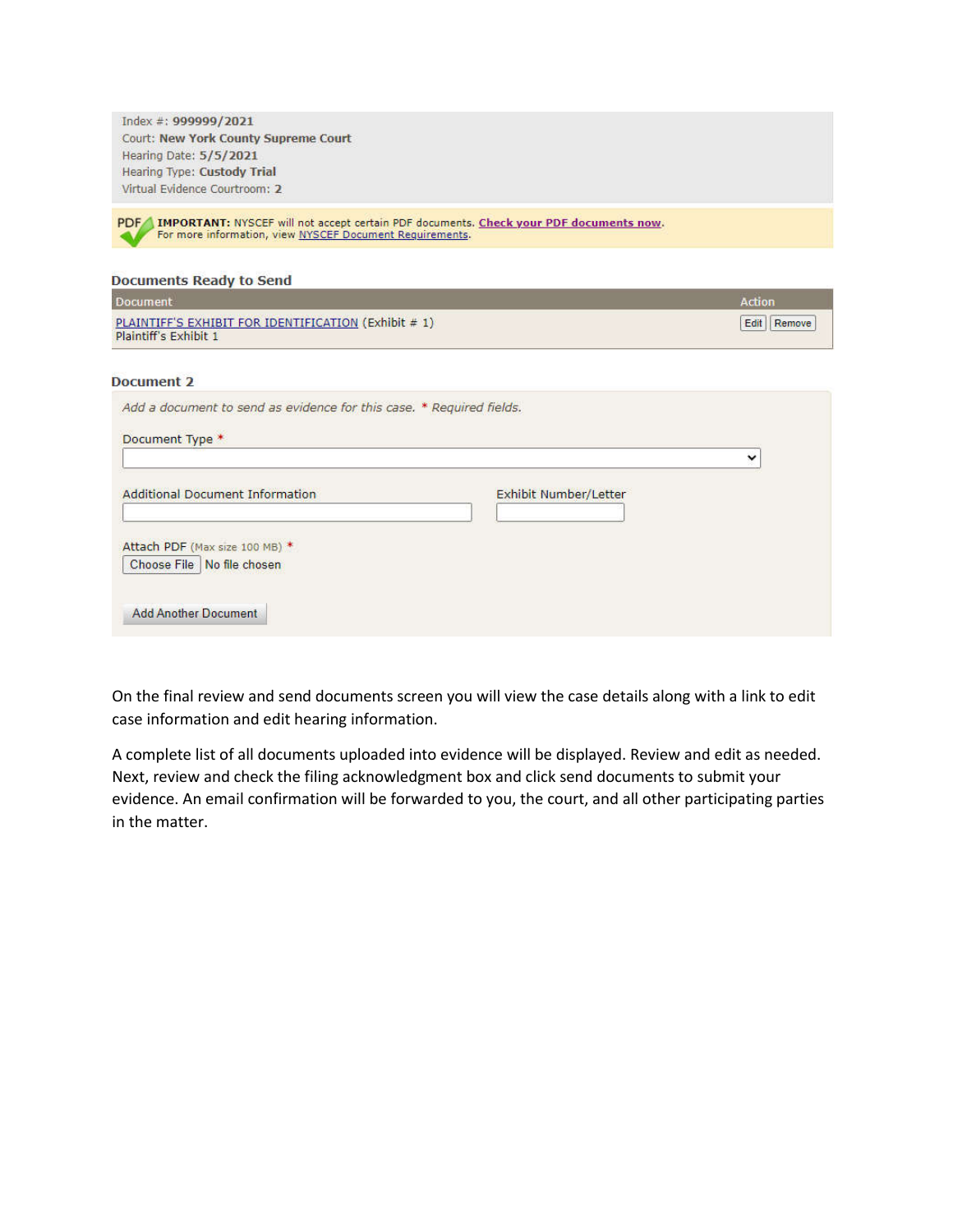### **Send Evidence: Review your Documents**



### **Return of Documents by Court**

If a document is returned by the court for any reason, you will receive an email notification.

**Important note** - unlike documents returned in a NYSCEF case, a "Re-file document" link will not be provided in the Virtual Evidence Courtroom. If a document is returned, you will be required to upload the document as a new submission. Make the corrections needed and then follow the same steps above to resubmit the document.

### **Viewing of Documents after submission**

Please note that documents submitted through the Virtual Evidence Courtroom do not become part of the official County Clerk's Office record. They will not appear on the NYSCEF list of documents for the case. These documents will remain in a separate and secure Virtual Evidence Courtroom, each such courtroom will be assigned a number (#). You will be able to view documents before and during the hearing.

To view evidence/documents before or during a hearing you will need to go to the NYSCEF document list for the case. You can go to the NYSCEF document list by clicking on "My cases/appeals" and clicking on

 $\bigoplus$  Help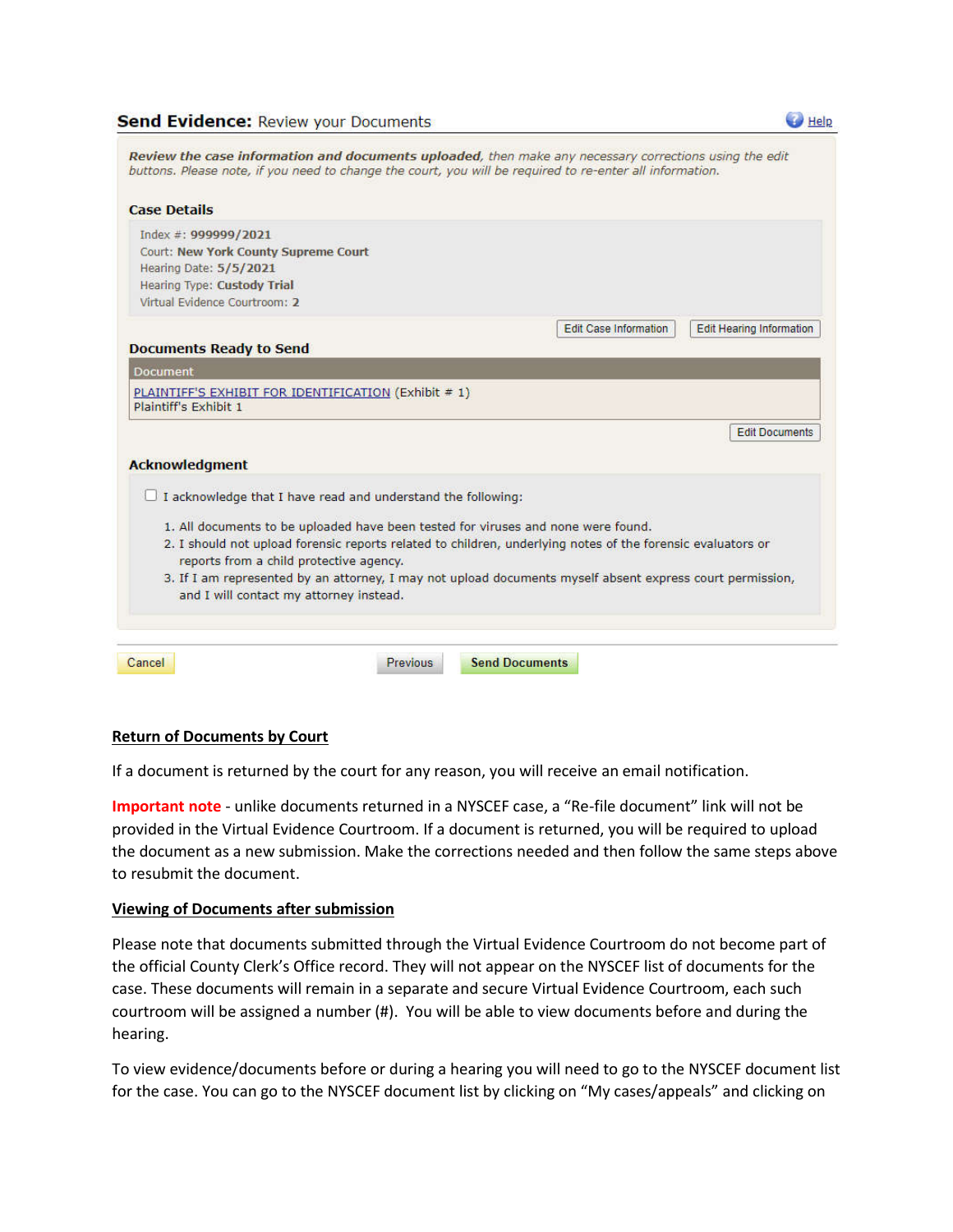the index number or do a case search and manually type in the index number. Once you are on the NYSCEF document list you will see multiple tabs at the top of the page. Click on the Evidence tab.

|                                                                                                                              | 952002/2020 - New York County Supreme Court                                                    |                                                                           |                                           | <b>Help</b>  |
|------------------------------------------------------------------------------------------------------------------------------|------------------------------------------------------------------------------------------------|---------------------------------------------------------------------------|-------------------------------------------|--------------|
| Case Type: Matrimonial - Contested<br>Case Status: RJI Pending<br>Assigned Judge: Test Judge<br>E-mail Participating Parties | Short Caption: Test Plaintiff v. Test Defendant<br>eFiling Status: Full Participation Recorded | <b><i>O</i></b> File Court Notice <b>Z</b> Edit Case <b>E</b> Add Comment |                                           |              |
|                                                                                                                              |                                                                                                |                                                                           |                                           |              |
| <b>Document List</b>                                                                                                         | Case Detail<br>Comments                                                                        | Evidence                                                                  |                                           |              |
| <b>Narrow By Options</b>                                                                                                     |                                                                                                |                                                                           |                                           |              |
| Document Type:                                                                                                               | Please select                                                                                  | Filed By:<br>v                                                            | Please select                             | $\checkmark$ |
| Motion Info:                                                                                                                 |                                                                                                | <b>Filed Date:</b><br>$\checkmark$                                        | 冊<br>thru                                 | 而            |
| <b>Document Number:</b>                                                                                                      |                                                                                                |                                                                           | Display Document List with Motion Folders |              |
| <b>Narrow Document List</b>                                                                                                  | Clear                                                                                          |                                                                           |                                           |              |
|                                                                                                                              |                                                                                                |                                                                           |                                           |              |

Once you click the evidence tab, you'll be prompted to select the evidence/hearing you wish to view. Select the hearing which is identified by Virtual Evidence Courtroom number, hearing type, and date. (VEC # - Type- Date), then click on the "**Go to Evidence Room**" button.

| Document List   | Case Detail                        | <b>Evidence</b>                                           |   |                            |  |  |
|-----------------|------------------------------------|-----------------------------------------------------------|---|----------------------------|--|--|
|                 |                                    | Select a hearing to view the evidence documents received. |   |                            |  |  |
| <b>Hearing:</b> |                                    |                                                           | ັ | <b>Go to Evidence Room</b> |  |  |
|                 | VEC 2 - Custody Trial - 05/05/2021 | VEC 3 - Trial on Ancillary Issues - 04/29/2021            |   |                            |  |  |

Once you are in the evidence courtroom you will have the ability to view documents that were submitted. You will have the ability to sort the documents as well. The status column will indicate if the document is pending, purged, returned, or admitted into evidence by the Judge.